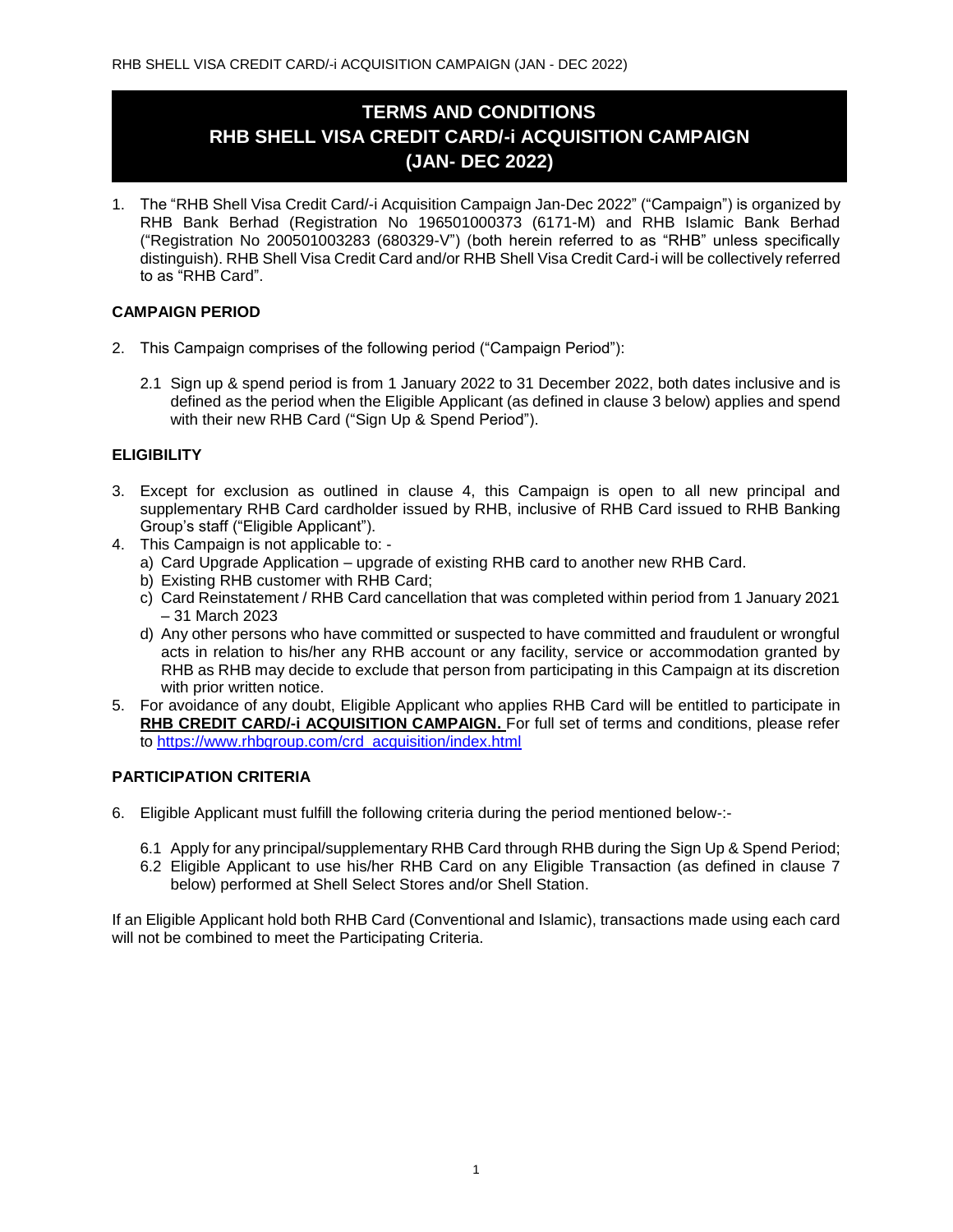## **ELIGIBLE TRANSACTION**

- 7. Eligible Transaction for this Campaign that are charged to any of the Eligible Applicant's RHB Card including the supplementary RHB Card within the Sign Up & Spend Period.
	- 7.1 Eligible Transaction include purchases of payment under Merchant Category Code (MCC 5541, 5542, 5983) and with the Merchant Description "SHELL".
	- 7.2 The following transactions are not classified as Eligible Transaction:
		- a) Petrol and/or retail transactions for brands other than Shell.
			- b) Cash Advance & Quasi Cash
			- c) Instalments paid for the 0% Instalment Plan
			- d) Balance transfer transactions
			- e) Easy cash & the instalments paid transactions
			- f) Instalments paid for Dial-An-Instalment programme
			- g) Refunds
			- h) Disputed, unauthorized or fraudulent retail transactions
			- i) Payment of annual fee on the annual fees
			- j) Interest or Management Fee payments
		- k) Late payment charges, charges for cash withdrawals and any other form of service/miscellaneous fees
		- l) Charity and government related transactions with merchant category codes (MCC) below:

| <b>Spend Category</b> | <b>MCC Description</b>                         | <b>MCC</b> |
|-----------------------|------------------------------------------------|------------|
| Charity               | <b>Charity or Social Service Organisations</b> | 8398       |
| Government            | Court cost including alimony and child         | 9211       |
|                       | <b>Fines</b>                                   | 9222       |
|                       | Bails and bond payments                        | 9223       |
|                       | Tax payment                                    | 9311       |
|                       | Government services                            | 9399       |
|                       | Postal services – government only              | 9402       |
|                       | Intra-government purchases - government only   | 9405       |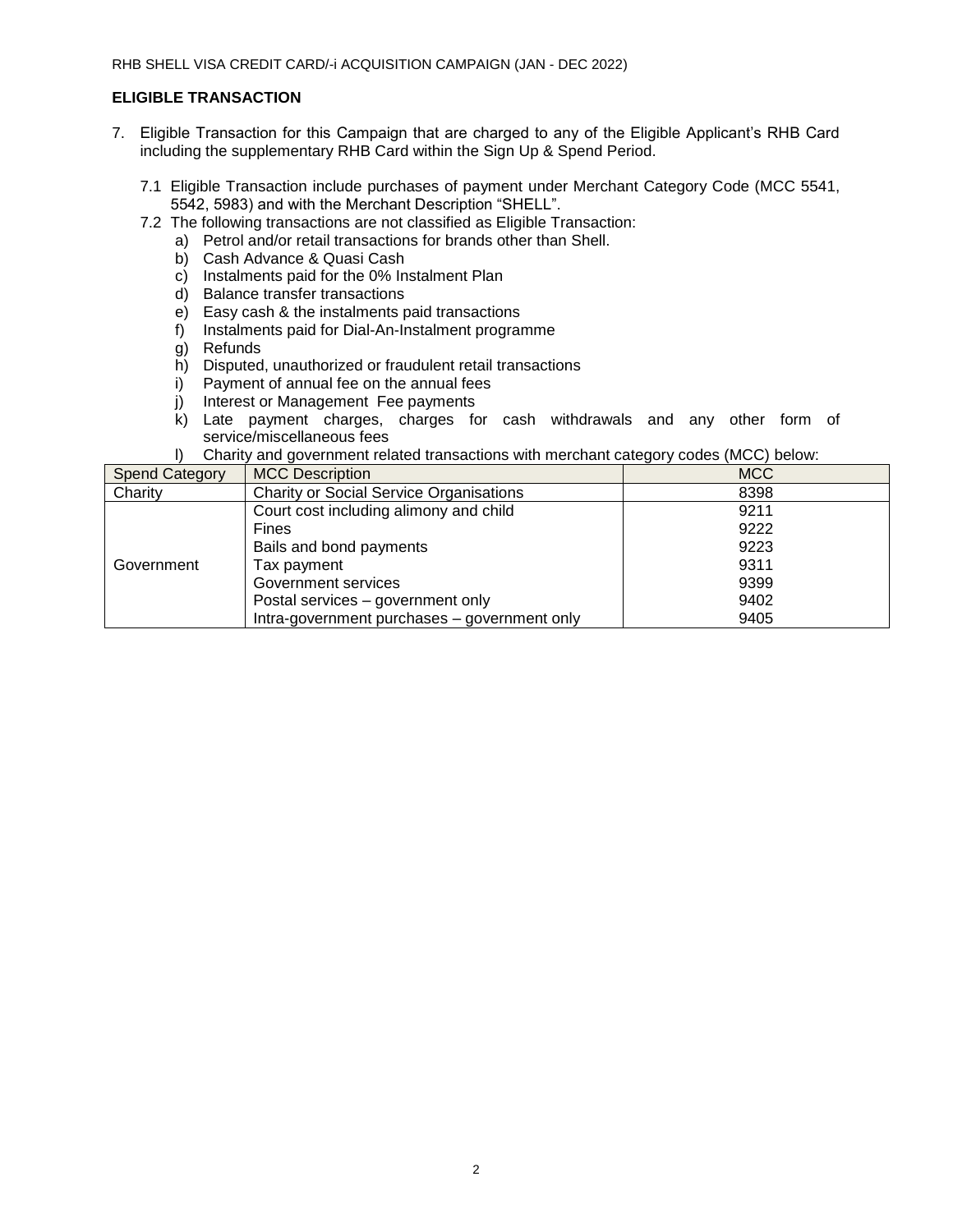## **CAMPAIGN OFFER**

- 8. The Campaign cash back are as per tables below throughout the Campaign Period:
	- 8.1 **Table 1 Sign Up & Spend Offer**: Applicable to new principal Eligible Applicant(s) who apply and spend with RHB Card during the Sign Up & Spend Period.

|                          |                                          | <b>Participating</b>                |                      |                    | <b>Total Campaign</b>                                                                              |
|--------------------------|------------------------------------------|-------------------------------------|----------------------|--------------------|----------------------------------------------------------------------------------------------------|
| Campaign<br><b>Offer</b> | <b>Eligibility Criteria</b>              | <b>Spending Month</b><br>(dd/mm/yy) | <b>Campaign Week</b> |                    | <b>Cash Back</b><br><b>Capping Units</b>                                                           |
|                          |                                          |                                     | WK1                  | 1-9 Jan 2022       |                                                                                                    |
|                          |                                          | Month 1                             | WK <sub>2</sub>      | 10-16 Jan 2022     |                                                                                                    |
|                          |                                          | 1/1/22 - 30/1/22                    | WK <sub>3</sub>      | 17-23 Jan 2022     |                                                                                                    |
|                          |                                          |                                     | WK4                  | 24-30 Jan 2022     |                                                                                                    |
|                          |                                          | <b>Month 2</b><br>31/1/22 - 27/2/22 | WK <sub>5</sub>      | 31 Jan-6 Feb 2022  |                                                                                                    |
|                          |                                          |                                     | WK6                  | 7-13 Feb 2022      |                                                                                                    |
|                          |                                          |                                     | WK <sub>7</sub>      | 14-20 Feb 2022     |                                                                                                    |
|                          |                                          |                                     | WK8                  | 21-27 Feb 2022     |                                                                                                    |
|                          |                                          | <b>Month 3</b><br>28/2/22 - 27/3/22 | WK9                  | 28 Feb-6 Mar 2022  |                                                                                                    |
|                          |                                          |                                     | <b>WK10</b>          | 7-13 Mar 2022      |                                                                                                    |
|                          |                                          |                                     | <b>WK11</b>          | 14-20 Mar 2022     |                                                                                                    |
|                          |                                          |                                     | <b>WK12</b>          | 21-27 Mar 2022     |                                                                                                    |
|                          |                                          | <b>Month 4</b><br>28/3/22 - 1/5/22  | <b>WK13</b>          | 28 Mar-3 Apr 2022  |                                                                                                    |
|                          |                                          |                                     | <b>WK14</b>          | 4-10 Apr 2022      |                                                                                                    |
|                          |                                          |                                     | <b>WK15</b>          | 11-17 Apr 2022     |                                                                                                    |
|                          | Spend a minimum of                       |                                     | <b>WK16</b>          | 18-24 Apr 2022     |                                                                                                    |
|                          | RM50 Eligible                            |                                     | <b>WK17</b>          | 25 Apr-1 May 2022  |                                                                                                    |
|                          | Transactions in a single                 |                                     | <b>WK18</b>          | 2-8 May 2022       |                                                                                                    |
|                          | receipt at Shell Select                  | Month 5                             | <b>WK19</b>          | 9-15 May 2022      |                                                                                                    |
|                          | <b>Stores or Shell Station</b>           | 2/5/22-29/5/22                      | <b>WK 20</b>         | 16-22 May 2022     |                                                                                                    |
|                          | during Sign Up & Spend                   |                                     | <b>WK21</b>          | 23-29 May 2022     |                                                                                                    |
|                          | Period.                                  |                                     | <b>WK22</b>          | 30 May-5 Jun 2022  |                                                                                                    |
|                          |                                          | Month 6<br>30/5/22-3/7/22           | <b>WK23</b>          | 6-12 Jun 2022      |                                                                                                    |
| Sign Up &                | Capped at maximum                        |                                     | <b>WK24</b>          | 13-19 Jun 2022     | 400 units per<br>Campaign Week<br>Limited to 20,800<br>units throughout<br>the Campaign<br>Period. |
| <b>Spend Offer</b>       | RM25 cash back per                       |                                     | <b>WK 25</b>         | 20-26 Jun 2022     |                                                                                                    |
| 50% Cash<br>back         | Eligible Applicant per<br>Campaign Week. |                                     | <b>WK26</b>          | 27 Jun-3 Jul 2022  |                                                                                                    |
|                          |                                          | Month 7                             | <b>WK 27</b>         | 4-10 Jul 2022      |                                                                                                    |
|                          | Each principal Eligible                  | 4/7/22-31/7/22                      | <b>WK28</b>          | 11-17 Jul 2022     |                                                                                                    |
|                          | Applicant is entitled to                 |                                     | <b>WK 29</b>         | 18-24 Jul 2022     |                                                                                                    |
|                          | win One (1) time only                    |                                     | <b>WK30</b>          | 25-31 Jul 2022     |                                                                                                    |
|                          | within Participating                     | Month 8                             | <b>WK31</b>          | 1-7 Aug 2022       |                                                                                                    |
|                          | Spending Month,                          | 1/8/22-28/8/22                      | <b>WK32</b>          | 8-14 Aug 2022      |                                                                                                    |
|                          | subject to cash back                     |                                     | <b>WK33</b>          | 15-21 Aug 2022     |                                                                                                    |
|                          | capping availability on                  |                                     | <b>WK34</b>          | 22-28 Aug 2022     |                                                                                                    |
|                          | first come first served                  | Month 9<br>29/8/22-2/10/22          | <b>WK35</b>          | 29 Aug-4 Sep 2022  |                                                                                                    |
|                          | basis.                                   |                                     | <b>WK36</b>          | 5-11 Sep 2022      |                                                                                                    |
|                          |                                          |                                     | <b>WK37</b>          | 12-18 Sep 2022     |                                                                                                    |
|                          |                                          |                                     | <b>WK38</b>          | 19-25 Sep 2022     |                                                                                                    |
|                          |                                          |                                     | <b>WK39</b>          | 26 Sep -2 Oct 2022 |                                                                                                    |
|                          |                                          | Month10                             | <b>WK40</b>          | 3-9 Oct 2022       |                                                                                                    |
|                          |                                          | 3/10/22-30/10/22                    | <b>WK41</b>          | 10-16 Oct 2022     |                                                                                                    |
|                          |                                          |                                     | <b>WK42</b>          | 17-23 Oct 2022     |                                                                                                    |
|                          |                                          |                                     | <b>WK43</b>          | 24 -30 Oct 2022    |                                                                                                    |
|                          |                                          | Month 11                            | <b>WK44</b>          | 31 Oct-6 Nov 2022  |                                                                                                    |
|                          |                                          | 31/10/22-27/11/22                   | <b>WK45</b>          | 7-13 Nov 2022      |                                                                                                    |
|                          |                                          |                                     | WK 46                | 14-20 Nov 2022     |                                                                                                    |
|                          |                                          |                                     | <b>WK47</b>          | 21-27 Nov 2022     |                                                                                                    |
|                          |                                          | Month 12                            | <b>WK48</b>          | 28 Nov-4 Dec 2022  |                                                                                                    |
|                          |                                          | 28/11/22-31/12/22                   | <b>WK49</b>          | 5-11 Dec 2022      |                                                                                                    |
|                          |                                          |                                     | <b>WK50</b>          | 12-18 Dec 2022     |                                                                                                    |
|                          |                                          |                                     | <b>WK51</b>          | 19-25 Dec 2022     |                                                                                                    |
|                          |                                          |                                     | <b>WK 52</b>         | 26-31 Dec 2022     |                                                                                                    |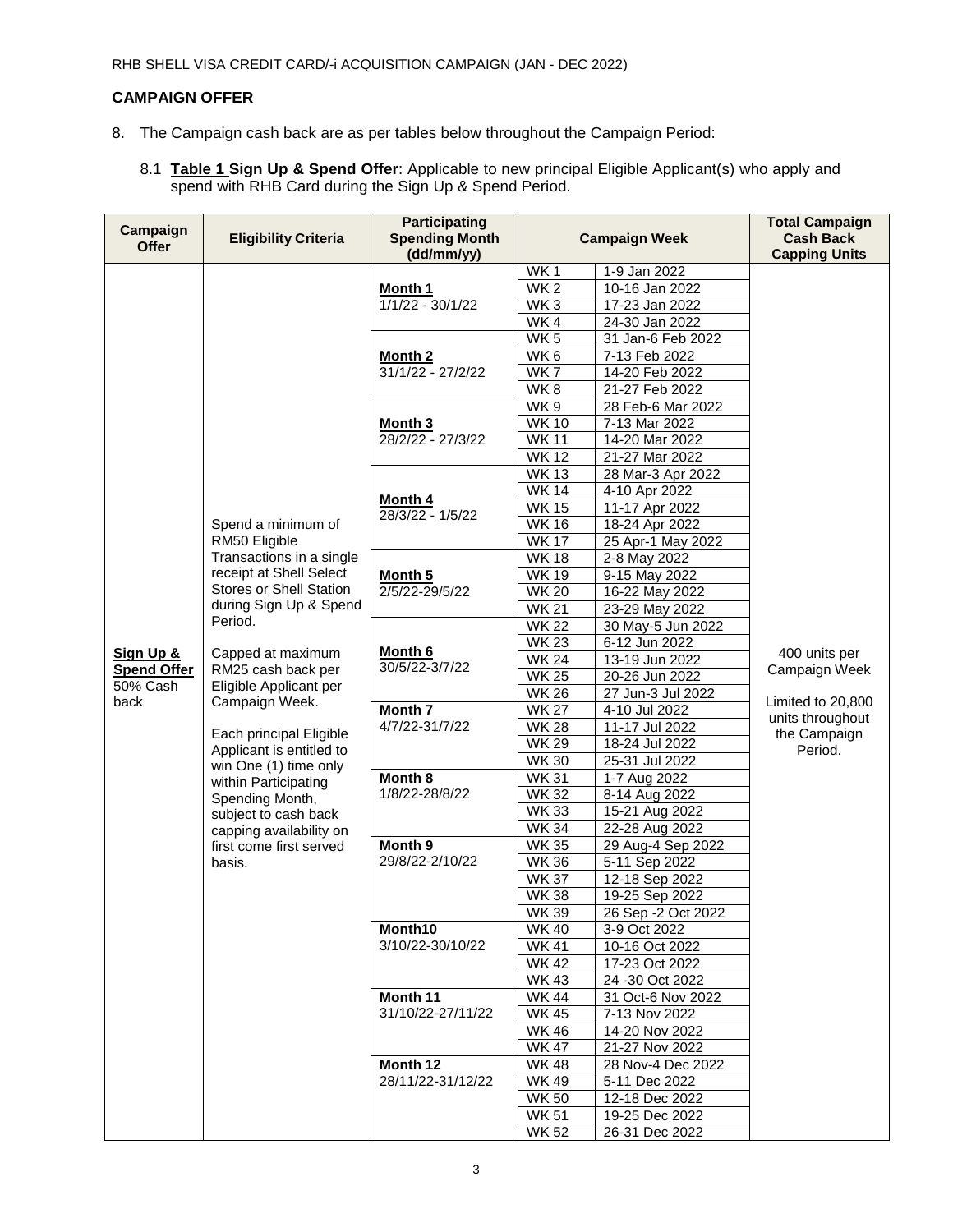#### RHB SHELL VISA CREDIT CARD/-i ACQUISITION CAMPAIGN (JAN - DEC 2022)

- 9. The principal Eligible Applicant(s) will be rewarded with 50% cash back on the Eligible Transaction under Sign Up & Spend Offer within the respective spending period as set out in Table 1 ("Campaign Weeks"), subject to a maximum of RM25 cash back per Campaign Week and up to maximum one (1) time within the Participating Spending Month. Cash back will be awarded on a first-come-first-serve basis subject to allocated Sign Up & Spend Offer capping throughout Campaign Period.
- 10. The supplementary Eligible Applicant's Eligible Transaction will be combined with the principal Eligible Applicant's Eligible Transaction during this Campaign in determining whether the Eligible Applicant satisfies the Participation Criteria as defined in Clause 6 above. For the avoidance of doubt, only the principal Eligible Applicant(s) will be in the running to receive cash back of Sign Up & Spend Offer.
- 11. The cash back under this Campaign will be credited into the Eligible Applicant's RHB Card account within four (4) to ten (10) weeks from the end of the Campaign Period. The Eligible Applicant will receive notification of the cash back, if any, through the respective RHB Cards monthly statement that follows the date of the crediting of the cash back.
- 12. The Eligible Applicant's RHB Card account must be valid and must be in good standing as so determined by RHB at its discretion to be eligible for participation during and after the Campaign and/or for winning of the cash back. If, at any time during the Campaign Period, the Eligible Applicant cancels the RHB Card for any reason whatsoever, his/her participation in the Campaign becomes null and void with immediate effect.
- 13. In the event that any cash back awarded to and received by person(s) who is an Eligible Applicant but has committed fraudulent or wrongful acts in relation to their RHB Card and/or any transactions made thereof, RHB may disqualify such person(s) from participating in the Campaign and/or from redeeming the cash back or reverse back the cash back in the event it has been credited.
- 14. Annual fee is waived for the first year and subsequent annual fee waiver is based on a twenty-four (24) swipes over the preceding twelve (12) months.
- 15. RHB shall not be held responsible or liable for any delay in the posting of the Eligible Transactions to the Eligible Applicants' RHB Card and/or error or omission in the posting of the same due to any reasons whatsoever and howsoever arising including to the delay on the part of the merchant unless the same is due to the gross negligence and /or default of RHB.

## **GENERAL TERMS & CONDITIONS**

- 16. By participating in the Campaign, the Eligible Applicant:
	- a) Agrees to be bound by the Terms and Conditions of the Campaign;
	- b) May access to RHB's Website to view the Terms and Conditions or call RHB Contact Centre for up-to-date of the Terms and Conditions;
	- c) Agrees that the Campaign Offer featured in all printed materials and/or RHB's Website are for illustration purposes only. Any props, accessories or equipment featured with the Campaign Offer in any pictorial materials are for decorative purposes and shall not form part of the Campaign Offer;
	- d) Agrees that the Campaign Offer are non-transferable to any third (3rd) party and nonexchangeable for up-front cash, credit, cheque or in kind; in part or in full;
	- e) Agrees that RHB's decision on all matters relating to the Campaign, the Campaign Offer shall be final, conclusive and binding against them. The decision is made based on the Campaign mechanics. If there is any further dispute, please refer to RHB Contact Centre at 03-9206 8118 or the Ombudsman for Financial Services (OFS) at 03-22722811.
	- f) Agrees to be personally liable for all taxes, government fees or any other charges that may be levied against them under the applicable laws, if any, in relation to accepting the Campaign Offer;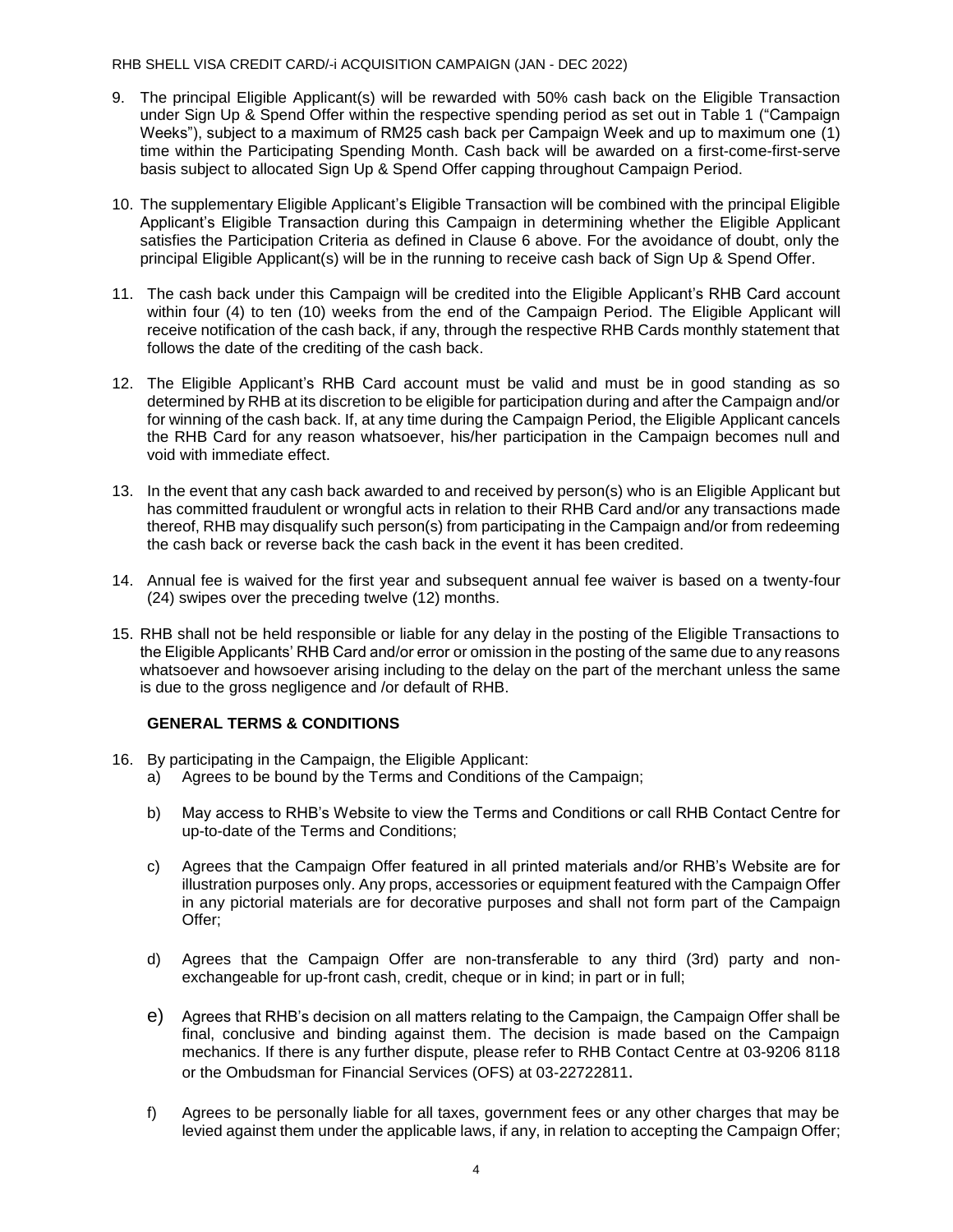- g) Agrees to inform RHB if Eligible Applicant decides to discontinue further participation in this Campaign via RHB Contact Details as provided in clause 16(l) below;
- h) Agree that by giving personal information, the Eligible Applicant agrees with RHB to process their personal information for any and / or all the following purposes ("Purpose"), if applicable:
	- managing Campaign and contacting the Eligible Applicant in relation to the same, if applicable.
	- cross-selling, marketing and promotion of RHB Group Banking products and / or services and its strategic partnerships; or
	- other relevant and legitimate business objectives
- i) Agrees to provide their consent to service providers, and vendors and any of their respective agents, servants and/or such persons, whether located within or outside Malaysia for the Purpose as stated in clause 16(h) above if applicable, subject at all times to any laws (including regulations, standards, guidelines and/or obligations) applicable to RHB.
- j) Agrees that it is necessary for RHB to process the Eligible Applicant personal information for the Purpose, without which the Eligible Applicant will not be able to participate in this Campaign. The Eligible Applicant may exercise their options in respect of receiving marketing materials (including cross selling, marketing and promotions as described above) by contacting us through the RHB Contact Details.
- k) Agrees that photographs/images of the Eligible Applicant as winner may be captured and may be used for RHB's publications, where applicable.
- l) The Eligible Applicant may request for correction (if their personal information is inaccurate, outdated, incomplete, etc.), access to (no fees and charges will be imposed for the mode of access except for the fees and charges specified in the terms and conditions of Credit Card/-i.), or deletion (if the Eligible Applicant no longer have any existing products/services with RHB Banking Group) of the Eligible Applicant personal information or limit the processing thereof at any time hereafter by submitting such request via the following RHB Contact Details: **RHB Contact Details Email**: customer.service@rhbgroup.com **Telephone number**: 03-92068118 **RHB Now Inbox:<https://logon.rhb.com.my/>**
- 17. RHB may
	- a) Disqualify any and all entries from any Eligible Applicant in this Campaign and prohibit that person from further participating in this Campaign in the event that there is suspicion that the Eligible Applicant tampered with or benefited from the tampering of the regulations of this Campaign or the Terms and Conditions stated herein;
	- b) Cancel, terminate or suspend the Campaign with sufficient prior notice. Any cancellation, termination or suspension of the Campaign by RHB shall not entitle the Eligible Applicant(s) to any claim or compensation against RHB for any loss or damage incurred by the Eligible Applicant(s) as a direct and indirect result of such cancellation, termination or suspension;
	- c) Add, delete, suspend or vary the Terms and Conditions contained herein, either wholly or in part at its discretion by way of posting on RHB website and/or other means of communication that may be deemed appropriate by RHB with sufficient prior notice;
- 18. RHB shall not be liable for any default in respect of the Campaign due any act of God, war (whether declared or undeclared), strike, riot, civil commotion, and act of terrorists which are not attributable to the act, omission, default, negligence and/or misconduct on the part of RHB and/or any of its employees, representatives and agents.
- 19. In the event of any inconsistency between these Terms and Conditions and any other brochure, marketing or promotional materials relating to the Campaign, these Terms and Conditions shall prevail.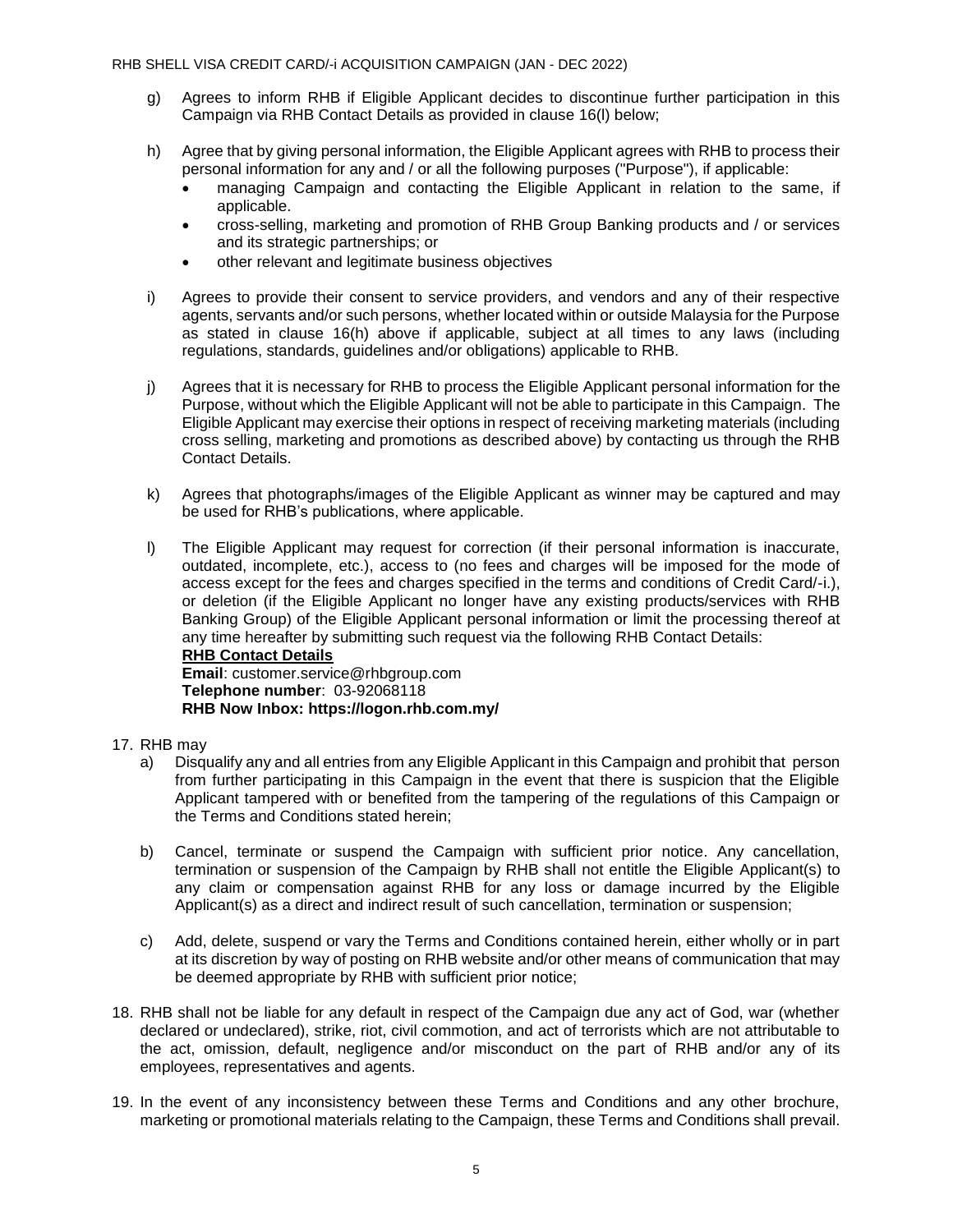# **TERMA DAN SYARAT**

# **KEMPEN PEMEROLEHAN KAD KREDIT/-i RHB SHELL VISA (JAN- DIS 2022)**

1. "Kempen Pemerolehan Kad Kredit/-i RHB Shell Visa Jan-Dis 2022" ("Kempen") dianjurkan oleh RHB Bank Berhad (No. Pendaftaran 196501000373 (6171-M)) dan RHB Islamic Bank Berhad (No. Pendaftaran 200501003283 (680329-V)) (kedua-duanya dirujuk sebagai **"RHB"** kecuali jika dibezakan secara khusus). Kad Kredit RHB Shell Visa dan Kad Kredit-i RHB Shell Visa akan secara kolektif dirujuk sebagai "**Kad RHB**".

## **TEMPOH KEMPEN**

- 2. Kempen ini diadakan dalam tempoh-tempoh berikut ("Tempoh Kempen"):-
	- 2.1. Tempoh Pendaftaran dan Perbelanjaan bermula dari 1 Januari 2022 31 Disember 2022, keduadua tarikh adalah termasuk dan ditakrifkan sebagai tempoh apabila Pemohon Kad Yang Layak (seperti yang ditakrifkan dalam klausa 3 di bawah) memohon dan berbelanja dengan Kad RHB baharu mereka ("Tempoh Pendaftaran dan Perbelanjaan").

### **KELAYAKAN**

- 3. Kecuali pengecualian seperti yang diperuntukkan dalam klausa 4, Kempen ini terbuka kepada semua pemegang kad utama/tambahan yang dikeluarkan oleh RHB, termasuk Kad RHB yang dikeluarkan kepada kakitangan Kumpulan Perbankan RHB ("Pemohon Kad yang Layak").
- 4. Kempen in tidak terpakai untuk:
	- a) Permohonan Menaik Taraf Kad menaik taraf Kad RHB sedia ada kepada Kad RHB yang baharu
	- b) Pelanggan RHB yang sedia ada memegang Kad RHB;
	- c) Pengambilan Semula Kad / Pembatalan Kad RHB yang dilakukan dalam tempoh dari 1 Januari 2021 – 31 Mac 2022
	- d) Mana-mana individu yang telah melakukan atau disyaki telah melakukan penipuan atau perbuatan salah berhubung dengan mana-mana akaun RHBnya atau mana-mana kemudahan, perkhidmatan atau penginapan yang diberikan oleh RHB kerana RHB mungkin memutuskan untuk mengecualikan individu tersebut daripada menyertai Kempen ini tertakluk kepada budi bicaranya dengan notis bertulis terlebih dahulu.
- 5. Untuk mengelak sebarang keraguan, Pemohon Kad yang Layak yang memohon Kad RHB adalah layak untuk mengambil bahagian dalam **KEMPEN PEMEROLEHAN KAD KREDIT/-i RHB**. Untuk terma dan syarat yang lengkap, sila rujuk [https://www.rhbgroup.com/crd\\_acquisition/index.html](https://www.rhbgroup.com/crd_acquisition/index.html)

### **KRITERIA PENYERTAAN**

- 6. Pemohon Kad Yang Layak mesti memenuhi kriteria berikut dalam tempoh yang dinyatakan di bawah:-
	- 6.1 Memohon sebarang Kad RHB utama/tambahan melalui RHB dalam Tempoh Pendaftaran dan Perbelaniaan:
	- 6.3 Pemohon Kad Yang Layak melakukan sebarang Perbalanjaan Layak (seperti yang ditakrifkan dalam klausa 7 di bawah) dengan Kad RHB di Kedai Shell Select dan / atau Stesen Shell.

Sekiranya Pemohon Kad yang Layak memegang kedua-dua Kad RHB (Konvensional dan Islamik), sebarang transaksi yang dilakukan melalui setiap kad tersebut tidak akan digabungkan untuk memenuhi Kriteria Penyertaan.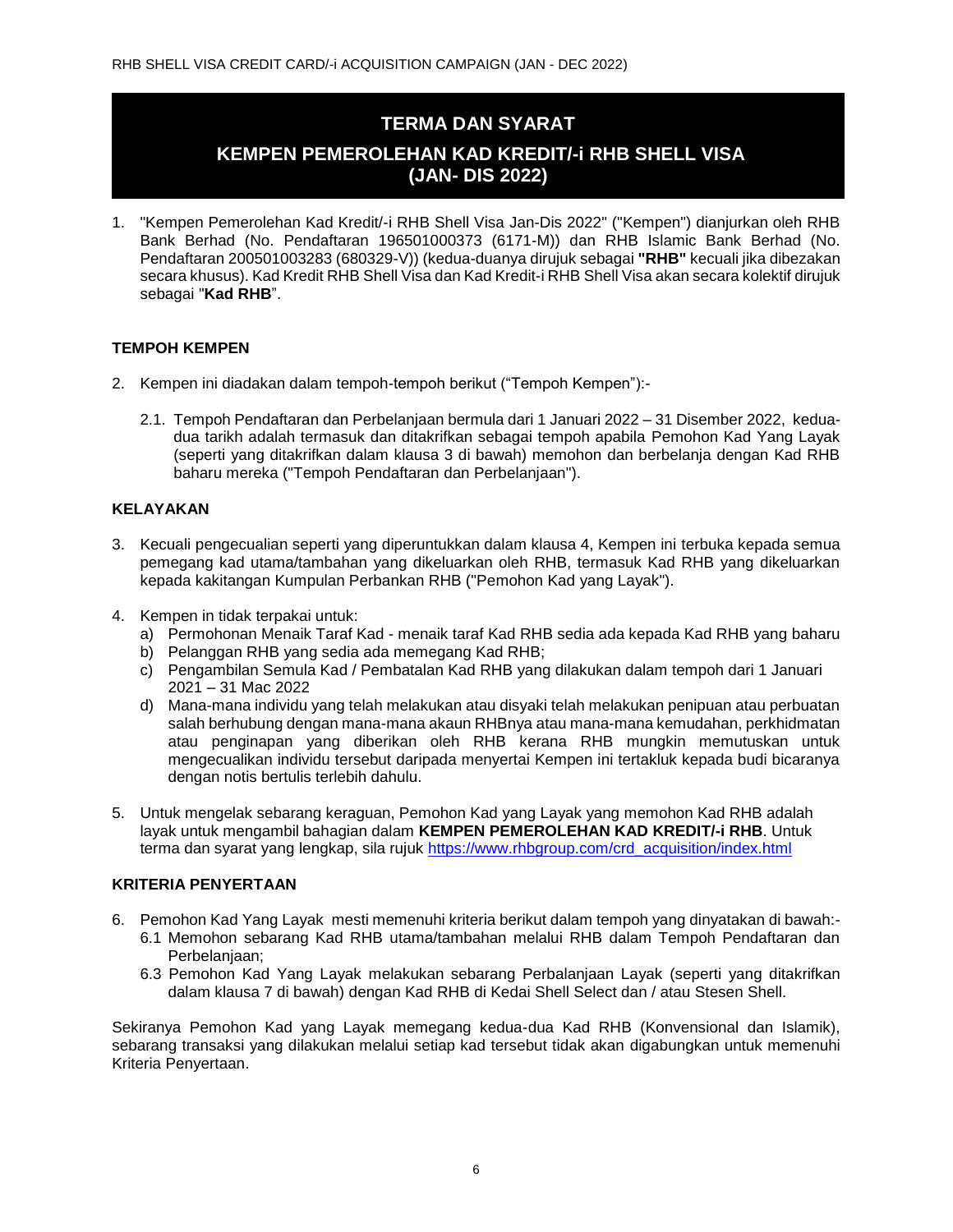## **TRANSAKSI LAYAK**

- 7. Transaksi Layak untuk Kempen ini adalah yang dicajkan kepada mana-mana Kad RHB Pemohon Kad Yang Layak termasuk Kad RHB tambahan dalam Tempoh Pendaftaran dan Perbelanjaan.
	- 7.1. Transaksi Layak termasuk pembelian pembayaran di bawah Kod Kategori Peniaga (KKP 5541, 5542, 5983) dan dengan Penerangan peniaga "SHELL".
	- 7.2. Transaksi berikut tidak dianggap sebagai Transaksi Layak:
		- a) Transaksi petrol dan/atau transaksi perbelanjaan runcit yang berjenama lain daripada Shell
		- b) Pendahuluan Tunai & Kuasi Tunai
		- c) Ansuran dibayar untuk Pelan Ansuran 0%
		- d) Urus niaga pemindahan baki
		- e) Tunai mudah & ansuran transaksi yang dibayar
		- f) Ansuran yang dibayar untuk program 'Dial-An-Instalment'
		- g) Pemulangan pembayaran
		- h) Urus niaga runcit yang dipertikaikan, tidak sah atau berunsur penipuan
		- i) Bayaran yuran tahunan yang dikenakan ke atas yuran tahunan
		- j) Pembayaran Faedah atau Yuran Pengurusan
		- k) Bayaran pembayaran lewat, caj untuk pengeluaran tunai dan lain-lain bentuk perkhidmatan / yuran pelbagai
		- l) Transaksi berkaitan badan amal dan kerajaan dengan kod kategori pedagang (KKP) di bawah:

| Kategori<br>Perbelanjaan | <b>Penerangan KKP</b>                       | <b>Kod KKP</b> |
|--------------------------|---------------------------------------------|----------------|
| Badan Amal               | Badan Amal atau Perkhidmatan Sosial         | 8398           |
| Kerajaan                 | Kos mahkamah termasuk wang saraan dan anak  | 9211           |
|                          | Denda                                       | 9222           |
|                          | Pembayaran wang jaminan dan bon             | 9223           |
|                          | Pembayaran cukai                            | 9311           |
|                          | Perkhidmatan kerajaan                       | 9399           |
|                          | Perkhidmatan pos - kerajaan                 | 9402           |
|                          | Pembelian antara kerajaan - kerajaan sahaja | 9405           |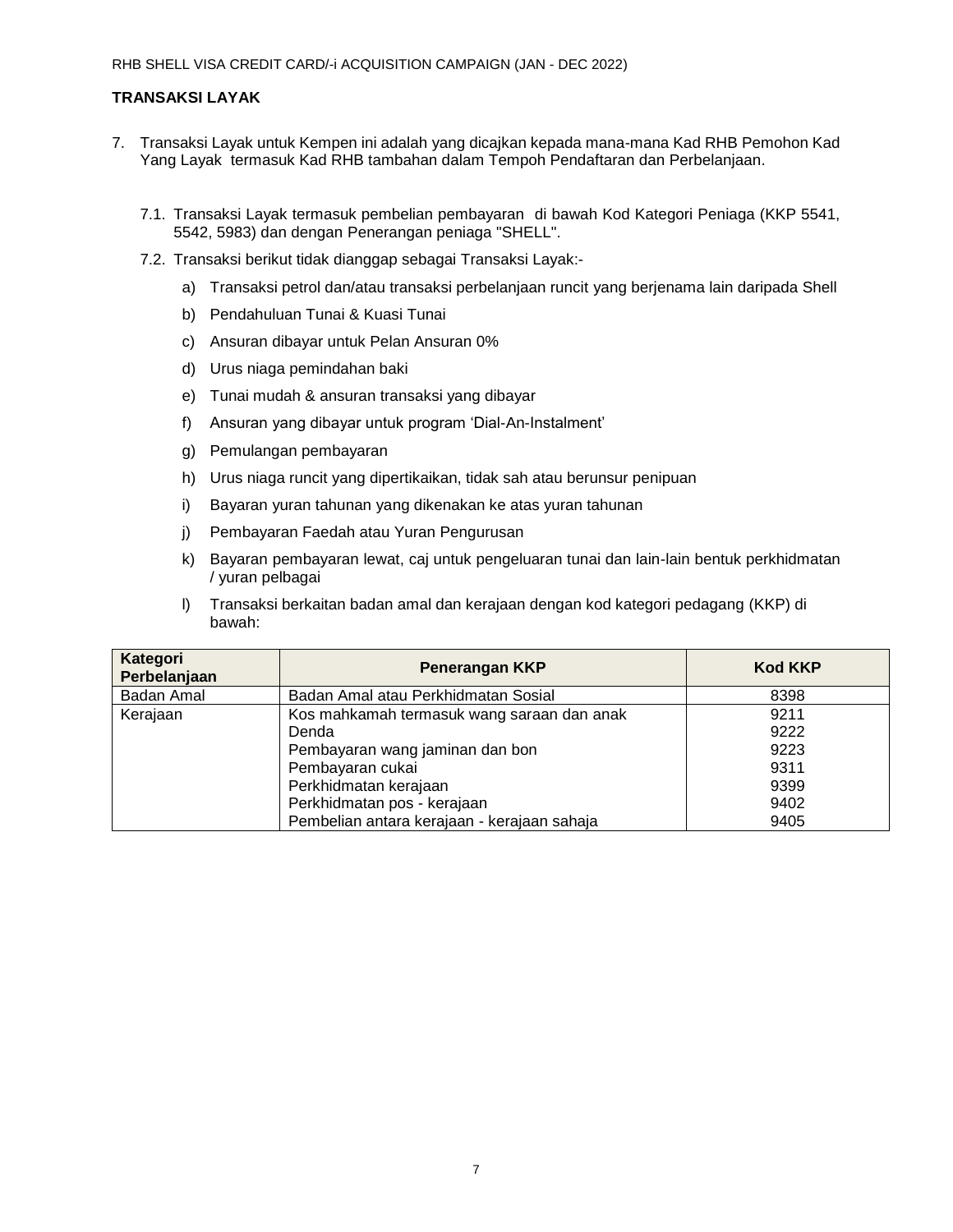## **TAWARAN KEMPEN**

- 8. Pulangan tunai untuk Kempen adalah seperti jadual di bawah untuk sepanjang Tempoh Kempen:
	- **8.1. Jadual 1 Tawaran Pendaftaran dan Perbelanjaan:** Terpakai kepada Pemohon Kad Yang Layak utama yang baru memohon dan berbelanja dengan Kad RHB semasa Tempoh Pendaftaran dan Perbelanjaan.

| Tawaran<br><b>Kempen</b>   | Kriteria Kelayakan                      | Penyertaan<br><b>Bulan Perbelanjaan</b><br>(hh/bb/tt) | <b>Minggu Kempen</b>  |                                     | Jumlah Had unit<br><b>Kempen</b><br><b>Pulangan Tunai</b>  |
|----------------------------|-----------------------------------------|-------------------------------------------------------|-----------------------|-------------------------------------|------------------------------------------------------------|
|                            |                                         |                                                       | MG <sub>1</sub>       | 1-9 Jan 2022                        |                                                            |
|                            |                                         | <b>Bulan 1</b>                                        | MG <sub>2</sub>       | 10-16 Jan 2022                      |                                                            |
|                            |                                         | $1/1/22 - 30/1/22$                                    | MG <sub>3</sub>       | 17-23 Jan 2022                      |                                                            |
|                            |                                         |                                                       | MG <sub>4</sub>       | 24-30 Jan 2022                      |                                                            |
|                            |                                         |                                                       | MG <sub>5</sub>       | 31 Jan-6 Feb 2022                   |                                                            |
|                            |                                         | <b>Bulan 2</b><br>31/1/22 - 27/2/22                   | MG <sub>6</sub>       | 7-13 Feb 2022                       |                                                            |
|                            |                                         |                                                       | MG <sub>7</sub>       | 14-20 Feb 2022                      |                                                            |
|                            |                                         |                                                       | MG <sub>8</sub>       | 21-27 Feb 2022                      |                                                            |
|                            |                                         | <u>Bulan 3</u><br>28/2/22 - 27/3/22                   | MG <sub>9</sub>       | 28 Feb-6 Mac 2022                   |                                                            |
|                            |                                         |                                                       | <b>MG 10</b>          | 7-13 Mac 2022                       |                                                            |
|                            |                                         |                                                       | <b>MG 11</b>          | 14-20 Mac 2022                      |                                                            |
|                            |                                         |                                                       | <b>MG 12</b>          | 21-27 Mac 2022                      |                                                            |
|                            | Perbelanjaan minima                     |                                                       | <b>MG 13</b>          | 28 Mac-3 Apr 2022                   |                                                            |
|                            | sebanyak RM50 untuk                     | Bulan 4                                               | <b>MG 14</b>          | 4-10 Apr 2022                       |                                                            |
|                            | Transaksi Layak dalan                   | 28/3/22 - 1/5/22                                      | <b>MG 15</b>          | 11-17 Apr 2022                      |                                                            |
|                            | satu resit di                           |                                                       | <b>MG 16</b>          | 18-24 Apr 2022                      |                                                            |
|                            | Shell Select atau<br>Stesen Shell dalam |                                                       | $\overline{MG}$ 17    | 25 Apr-1 Mei 2022                   |                                                            |
|                            | Tempoh Pendaftaran &                    |                                                       | <b>MG 18</b>          | 2-8 Mei 2022                        |                                                            |
|                            | Perbelanjaan                            | <b>Bulan 5</b><br>$2/5/22 - 29/5/22$                  | MG 19<br><b>MG 20</b> | 9-15 Mei 2022                       |                                                            |
|                            |                                         |                                                       |                       | 16-22 Mei 2022                      |                                                            |
|                            | Dihadkan pada                           |                                                       | <b>MG 21</b><br>MG 22 | 23-29 Mei 2022<br>30 Mei-5 Jun 2022 |                                                            |
|                            | maksimum RM25                           |                                                       | MG 23                 | 6-12 Jun 2022                       |                                                            |
| <b>Tawaran</b>             | pulangan tunai bagi                     | Bulan 6                                               | <b>MG 24</b>          | 13-19 Jun 2022                      | 400 unit setiap                                            |
| Pendaftaran                | setiap Pemohon Kad                      | 30/5/22-3/7/22                                        | MG 25                 | 20-26 Jun 2022                      | Minggu Kempen                                              |
| dan<br><b>Perbelanjaan</b> | Yang Layak utama                        |                                                       | <b>MG 26</b>          | 27 Jun-3 Jul 2022                   | Terhad kepada<br>20,800 unit<br>Sepanjang<br>Tempoh Kempen |
| 50% pulangan               | setiap Minggu Kempen.                   | Bulan 7                                               | <b>MG 27</b>          | 4-10 Jul 2022                       |                                                            |
| tunai                      |                                         | 4/7/22-31/7/22                                        | <b>MG 28</b>          | 11-17 Jul 2022                      |                                                            |
|                            | Setiap Pemohon Kad                      |                                                       | $\overline{MG}$ 29    | 18-24 Jul 2022                      |                                                            |
|                            | Yang Layak utama                        |                                                       | MG 30                 | 25-31 Jul 2022                      |                                                            |
|                            | berhak untuk<br>memenangi maksimum      | <b>Bulan 8</b>                                        | <b>MG 31</b>          | 1-7 Ogo 2022                        |                                                            |
|                            | satu (1) kali sahaja                    | 1/8/22-28/8/22                                        | MG 32                 | 8-14 Ogo 2022                       |                                                            |
|                            | dalam Penyertaan                        |                                                       | MG 33                 | 15-21 Ogo 2022                      |                                                            |
|                            | Bulan Perbelanjaan                      |                                                       | MG 34                 | 22-28 Ogo 2022                      |                                                            |
|                            | tertakluk kepada                        | Bulan 9<br>29/8/22-2/10/22                            | MG 35                 | 29 Ogo-4 Sep 2022                   |                                                            |
|                            | ketersediaan had                        |                                                       | MG 36                 | 5-11 Sep 2022                       |                                                            |
|                            | pulangan tunai atas                     |                                                       | <b>MG 37</b>          | 12-18 Sep 2022                      |                                                            |
|                            | dasar siapa cepat dia                   |                                                       | <b>MG 38</b>          | 19-25 Sep 2022                      |                                                            |
|                            | dapat.                                  |                                                       | MG 39                 | 26 Sep -2 Okt 2022                  |                                                            |
|                            |                                         | Bulan10                                               | MG 40                 | 3-9 Okt 2022                        |                                                            |
|                            |                                         | 3/10/22-30/10/22                                      | <b>MG 41</b>          | 10-16 Okt 2022                      |                                                            |
|                            |                                         |                                                       | MG 42                 | 17-23 Okt 2022                      |                                                            |
|                            |                                         |                                                       | MG 43                 | 24 -30 Okt 2022                     |                                                            |
|                            |                                         | Bulan 11                                              | MG 44                 | 31 Oct-6 Nov 2022                   |                                                            |
|                            |                                         | 31/10/22-27/11/22                                     | MG 45                 | 7-13 Nov 2022                       |                                                            |
|                            |                                         |                                                       | MG 46                 | 14-20 Nov 2022                      |                                                            |
|                            |                                         | Bulan 12<br>28/11/22-31/12/22                         | <b>MG 47</b>          | 21-27 Nov 2022                      |                                                            |
|                            |                                         |                                                       | <b>MG 48</b>          | 28 Nov-4 Dis 2022                   |                                                            |
|                            |                                         |                                                       | MG 49                 | 5-11 Dis 2022                       |                                                            |
|                            |                                         |                                                       | MG 50                 | 12-18 Dis 2022                      |                                                            |
|                            |                                         |                                                       | MG 51                 | 19-25 Dis 2022                      |                                                            |
|                            |                                         |                                                       | MG 52                 | 26-31 Dis 2022                      |                                                            |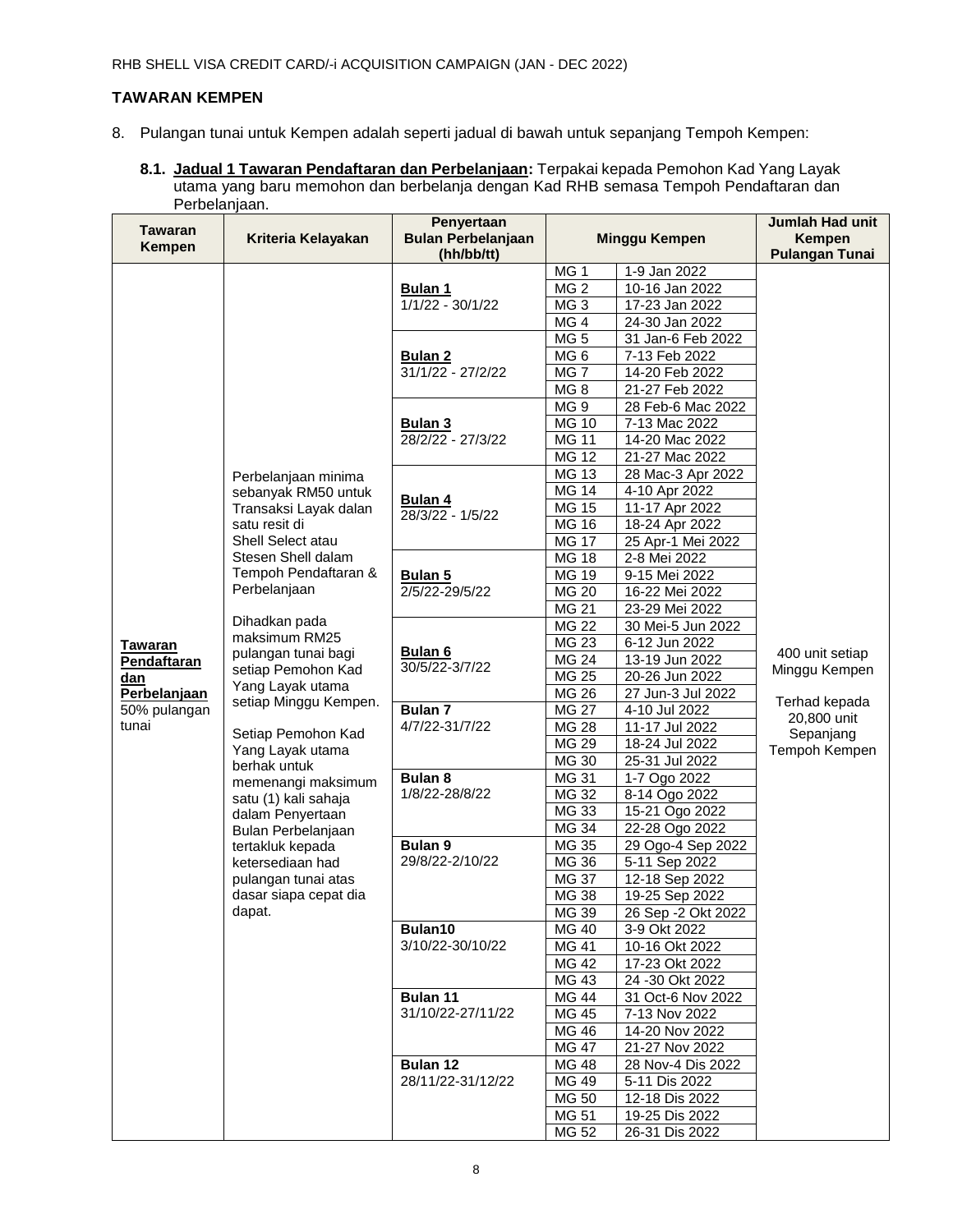#### RHB SHELL VISA CREDIT CARD/-i ACQUISITION CAMPAIGN (JAN - DEC 2022)

- 9. Pemohon Kad Yang Layak untuk kad utama akan diberi pulangan tunai 50% untuk Transaksi Layak di bawah Tawaran Pendaftaran dan Perbelanjaan dalam jangka waktu perbelanjaan masing-masing seperti yang dinyatakan dalam Jadual 1 ("Minggu Kempen"), tertakluk kepada pulangan tunai maksimum RM25 setiap Minggu Kempen dan sehingga maksimum satu (1) kali dalam Penyertaan Bulan Perbelanjaan. Pulangan tunai akan diberikan atas dasar siapa cepat dia dapat tertakluk kepada had Tawaran Pendaftaran dan Perbelanjaan yang diperuntukkan sepanjang Tempoh Kempen.
- 10. Transaksi Layak dari Pemohon Kad yang Layak tambahan akan digabungkan dengan Transaksi Layak Pemohon Kad yang Layak utama sepanjang Kempen ini untuk menentukan sama ada pemegang kad utama memenuhi Kriteria Penyertaan seperti yang ditentukan dalam Klausa 6 di atas. Untuk mengelakkan keraguan, hanya Pemohon Kad Yang Layak utama akan menerima pulangan tunai untuk Tawaran Pendaftaran dan Perbelanjaan.
- 11. Pulangan tunai di bawah Kempen ini akan dikreditkan ke dalam akaun Kad RHB Pemohon Kad Yang Layak dalam tempoh empat (4) hingga sepuluh (10) minggu dari tamat Tempoh Kempen. Pemohon Kad Yang Layak akan menerima notifikasi pulangan tunai, jika ada, melalui penyata bulanan Kad RHB yang berikut selepas tarikh pulangan tunai dikreditkan.
- 12. Akaun Kad RHB Pemohon Kad Yang Layak mestilah sah dan berada dalam keadaan yang baik sebagaimana yang ditentukan oleh RHB mengikut budi bicaranya untuk layak menyertai semasa dan selepas Kempen dan / atau untuk memenangi pulangan tunai. Jika, pada bila-bila masa semasa Tempoh Kempen, Pemohon Kad Yang Layak membatalkan Kad RHB atas apa jua sebab, penyertaannya dalam Kempen akan dibatal dan tidak sah dengan serta-merta
- 13. Sekiranya sebarang pulangan tunai diberikan kepada dan diterima oleh individu yang melakukan penipuan atau melakukan tindakan yang salah berkaitan Kad RHB dan/atau apa-apa urus niaga yang dibuat daripadanya, RHB boleh membatalkan penyertaan individu tersebut daripada menyertai Kempen dan/atau menghalang penebusan pulangan tunai atau menuntut balik sekiranya pulangan tunai telah dikreditkan.
- 14. Tiada yuran tahunan untuk tahun yang pertama dan pengecualian yuran tahun berikutnya adalah berdasarkan dua puluh empat (24) kali pengunaan dalam tempoh dua belas (12) bulan.
- 15. RHB tidak akan bertanggungjawab atau dipertanggungjawabkan bagi apa-apa kelewatan dalam pencatatan Transaksi Layak ke Kad RHB Pemohon Kad Yang Layak dan/atau kesilapan atau peninggalan dalam pencatatan yang sama disebabkan oleh apa sebab jua dan bagaimana jua timbul termasuk kelewatan pada pihak peniaga melainkan yang sama disebabkan oleh kecuaian melampau dan/atau keingkaran RHB.

### **TERMA DAN SYARAT UMUM**

16. Dengan menyertai Kempen ini, Pemohon Kad Yang Layak :

- a) Bersetuju untuk terikat dengan Terma dan Syarat Kempen;
- b) Bersetuju untuk mengakses Laman Web RHB untuk melihat Terma dan Syarat atau menghubungi 'Pusat Perkhidmatan RHB' untuk Terma dan Syarat yang terkini.
- c) Bersetuju bahawa Tawaran Kempen yang dipaparkan dalam semua bahan bercetak dan / atau Laman Web RHB adalah untuk tujuan ilustrasi sahaja. Mana-mana alat, aksesori atau hadiah di mana-mana bahan bergambar adalah untuk tujuan hiasan.
- d) Bersetuju bahawa Tawaran Kempen tidak boleh dipindah milik kepada mana-mana pihak ketiga dan tidak boleh ditukar dengan wang tunai, kredit, cek atau jenis wang tunai; sebahagian atau sepenuhnya;
- e) Bersetuju bahawa keputusan RHB mengenai semua perkara yang berkaitan dengan Kempen, Tawaran Kempen adalah muktamad, konklusif dan terikat terhadap mereka. Keputusan dibuat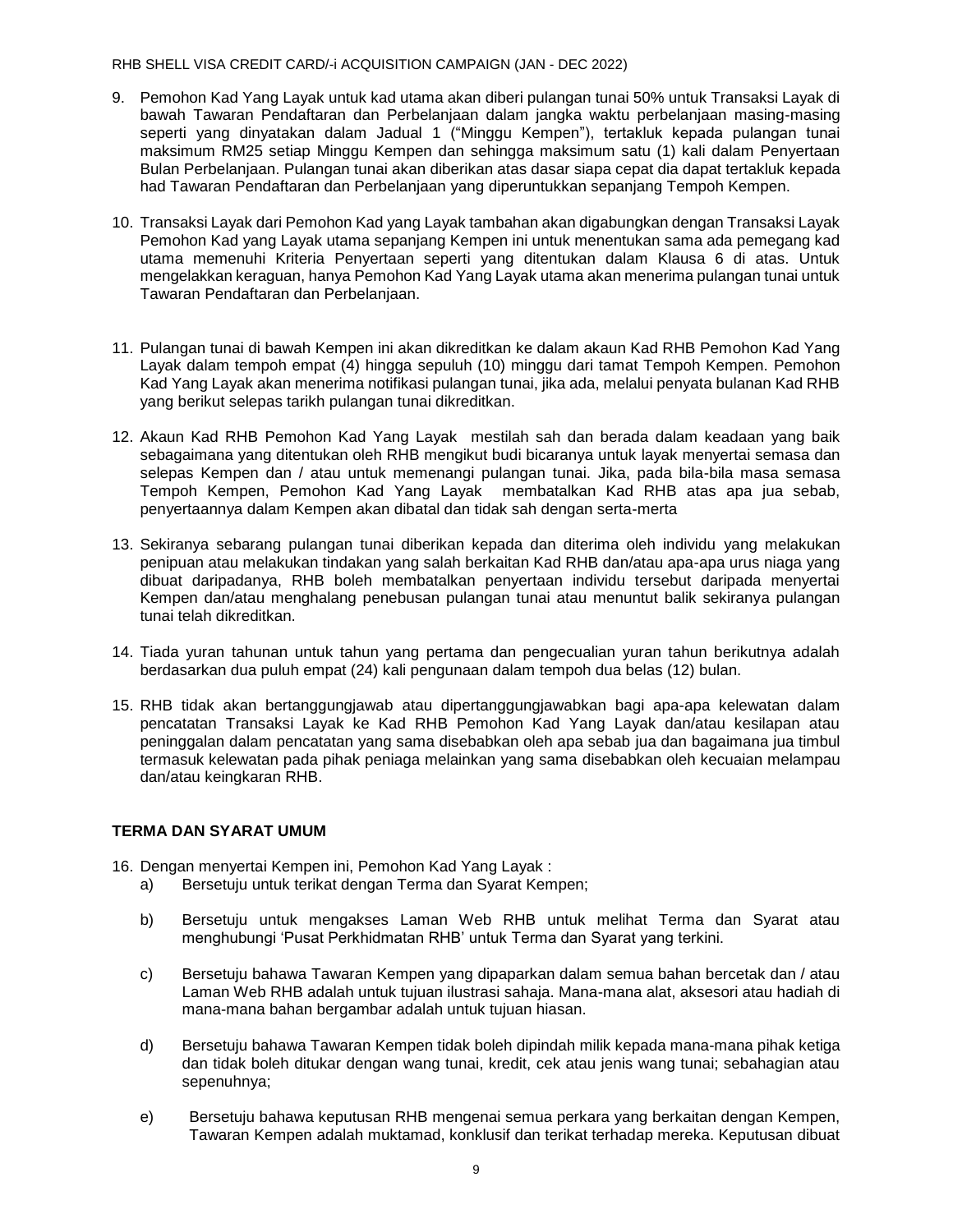berdasarkan mekanisme Kempen. Sekiranya terdapat pertikaian lanjut, sila rujuk Pusat Perkhidmatan RHB di 03-9206 8118 atau 'Ombudsman for Financial Services' (OFS) di 03- 22722811.

- f) Bersetuju untuk bertanggungjawab secara peribadi untuk semua cukai, yuran kerajaan atau apaapa caj lain yang mungkin dikenakan terhadap mereka di bawah undang-undang yang terpakai, jika ada, berkaitan dengan penerimaan Tawaran Kempen;
- g) Bersetuju untuk menghentikan penyertaan dalam Kempen ini dengan memaklumkan kepada RHB melalui Butiran RHB seperti yang dinyatakan dalam klausa 16 (l) dibawah;
- h) Bersetuju bahawa dengan memberikan maklumat peribadi, Pemohon Kad Yang Layak bersetuju dengan RHB untuk memproses maklumat peribadi mereka untuk apa-apa dan / atau semua tujuan berikut (**"Tujuan"**), jika berkenaan:
	- menguruskan peraduan ini dan menghubungi Pemohon Kad Yang Layak berhubung dengan yang perkara yang sama;
	- jualan silang, pemasaran dan promosi produk dan / atau perkhidmatan Kumpulan Perbankan RHB dan perkongsian strategiknya; atau
	- tujuan perniagaan lain yang berkaitan dan sah;
- i) Bersetuju untuk memberikan persetujuan mereka kepada penyedia perkhidmatan, dan penjual dan mana-mana ejen, pekerja dan / atau individu tersebut masing-masing, sama ada terletak di dalam atau di luar Malaysia untuk Tujuan seperti yang dinyatakan dalam klausa 16 (h) di atas jika berkenaan, tertakluk kepada sepanjang masa kepada mana-mana undang-undang (termasuk peraturan, piawaian, garis panduan dan / atau kewajipan) yang terpakai kepada RHB.
- j) Bersetuju bahawa RHB perlu memproses maklumat peribadi Pemohon Kad Yang Layak untuk Tujuan ini, sekiranya tidak Pemohon Kad Yang Layak tidak akan dapat menyertai Kempen ini. Pemohon Kad Yang Layak boleh menggunakan pilihan mereka berkenaan dengan menerima bahan pemasaran (termasuk jualan silang, pemasaran dan promosi seperti yang diterangkan di atas) dengan menghubungi kami melalui Butiran RHB.
- k) Bersetuju bahawa gambar/imej Pemohon Kad Yang Layak sebagai pemenang boleh diambil dan boleh digunakan untuk penerbitan RHB, jika berkenaan.
- l) Pemohon Kad Yang Layak boleh meminta pembetulan (jika maklumat peribadi mereka tidak tepat, ketinggalan zaman, tidak lengkap, dll.), akses kepada (tiada yuran dan caj akan dikenakan untuk akses kecuali yuran dan caj yang dinyatakan dalam terma dan syarat Kad Kredit/-i), atau penghapusan (jika Pemohon Kad Yang Layak tidak lagi mempunyai produk / perkhidmatan sedia ada Kumpulan Perbankan RHB) tentang maklumat peribadi Pemohon Kad Yang Layak atau menghadkan pemprosesannya pada bila-bila masa selepas ini dengan mengemukakan permintaan tersebut melalui Butiran RHB yang berikut:

**Butiran RHB E-mel**: customer.service@rhbgroup.com **Nombor Telefon**: 03-92068118 **Laman Sesawang RHBNow**: **<https://logon.rhb.com.my/>**

- 17. RHB boleh:
	- a) Membatalkan mana-mana dan semua penyertaan dari mana-mana Pemohon Kad Yang Layak dalam Kempen ini dan melarang individu itu daripada mengambil bahagian dalam Kempen ini sekiranya Pemohon Kad Yang Layak disyaki menyalahgunakan atau mendapat manfaat daripada penyalahgunaan peraturan Kempen ini atau Terma dan Syarat yang dinyatakan di sini
	- b) Membatalkan, menamatkan atau menggantung Kempen ini dengan notis yang secukupnya terlebih dahulu. Apa-apa pembatalan, penamatan atau penggantungan Kempen oleh RHB tidak melayakkan Pemohon Kad Yang Layak menerima apa-apa tuntutan atau pampasan terhadap RHB bagi apa-apa kerugian atau kerosakan yang ditanggung oleh Pemohon Kad Yang Layak sebagai akibat langsung dan tidak langsung daripada pembatalan, penamatan atau penggantungan ini;